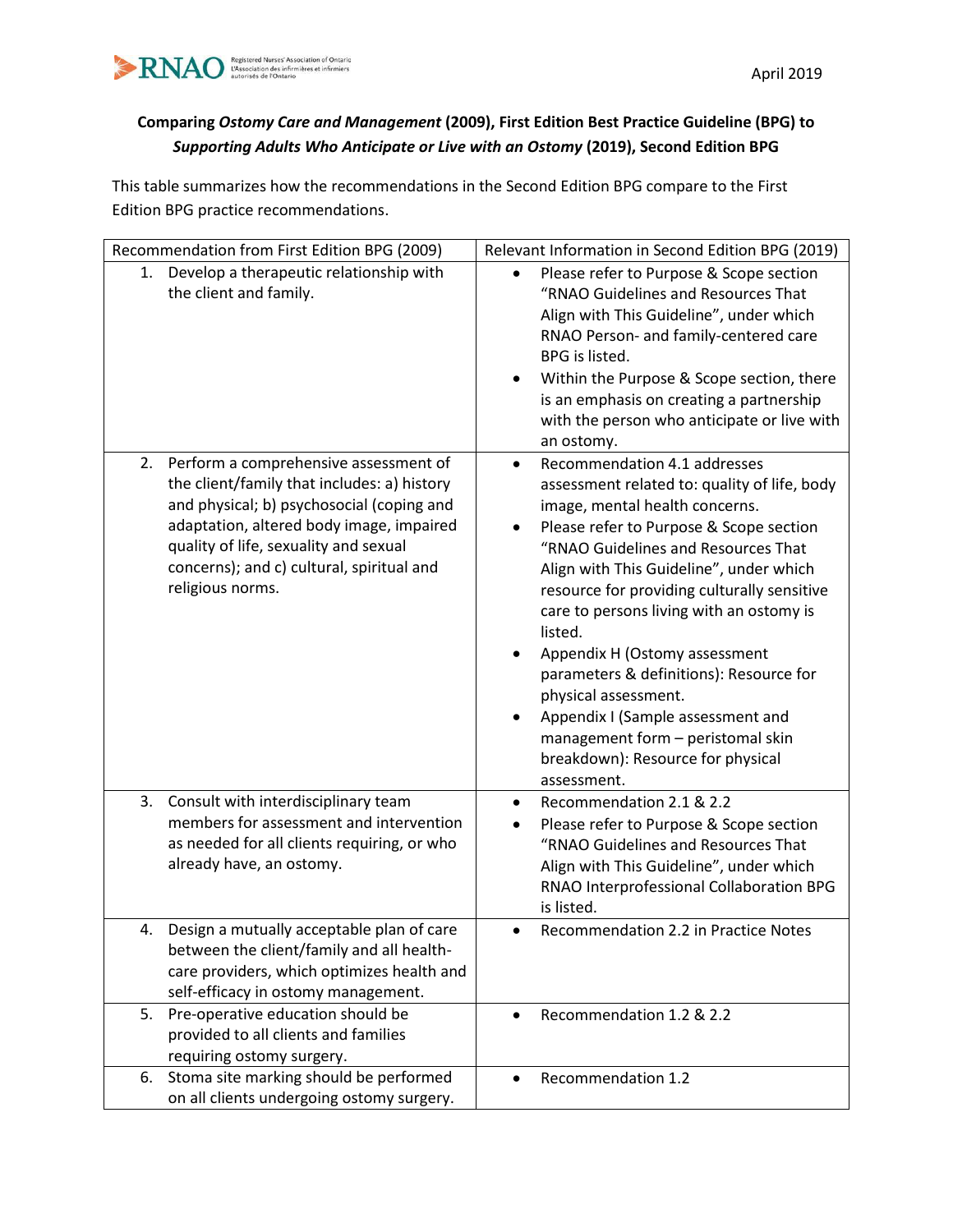

| Explore the potential impact of ostomy<br>7.<br>surgery on intimacy and sexual functioning<br>with the client/partner.                                                                               | Recommendation 4.1                                                                                                                                                                                                                                                                                   |
|------------------------------------------------------------------------------------------------------------------------------------------------------------------------------------------------------|------------------------------------------------------------------------------------------------------------------------------------------------------------------------------------------------------------------------------------------------------------------------------------------------------|
| Progressive Muscle Relaxation Therapy<br>8.<br>(PMRT) should be offered to clients<br>undergoing ostomy surgery as part of<br>routine care.                                                          | A systematic review is needed to support<br>or refute this recommendation - it was<br>not prioritized to be a research question<br>by the expert panel.<br>Although this was not addressed in the<br>second edition BPG, panel members<br>suggest that this technique can maximize<br>mental health. |
| 9. Assess the stoma immediately post-<br>operatively and the stoma/peristomal skin<br>condition with each appliance change<br>using a validated classification tool to<br>monitor for complications. | Practice Notes under Recommendation 2.2<br>$\bullet$<br>linking to:<br>Appendix H (Ostomy assessment<br>parameters & definitions)<br>Appendix I (Sample assessment and<br>management form - peristomal skin<br>breakdown)                                                                            |
| 10. Identify risk factors that influence stomal<br>and peristomal complications.                                                                                                                     | Recommendation 3.1 outlines risk factors<br>for parastomal hernia development.                                                                                                                                                                                                                       |
| 11. Review the client's medication profile to<br>ensure that maximum absorption and<br>effectiveness will be achieved in relation<br>to the type of ostomy.                                          | Practice Note informed by expert panel in<br>$\bullet$<br>Recommendation 2.1 emphasizes that<br>medication related concerns should be<br>directed to the pharmacist.                                                                                                                                 |
| 12. Avoid insertion of a glycerin suppository<br>into a colostomy in order to aid evacuation<br>of effluent.                                                                                         | A systematic review is needed to support<br>$\bullet$<br>or refute this recommendation - it was<br>not prioritized to be a research question<br>by the expert panel but may be an<br>important area to explore in the next<br>edition of the BPG.                                                    |
| 13. Counselling by a Registered Dietician<br>should be performed for clients with an<br>ostomy who are at risk for, or who<br>develop, nutritional complications.                                    | Recommendation 3.1 in Practice Notes<br>٠<br>Appendix M: Nutritional Management Tips<br>in Ostomy Care                                                                                                                                                                                               |
| 14. Prepare the client and family by teaching<br>the minimum skill set specific to their<br>needs prior to discharge from hospital.                                                                  | <b>Recommendation 2.2</b>                                                                                                                                                                                                                                                                            |
| 15. Discharge the client and family with home<br>care support.                                                                                                                                       | <b>Recommendation 2.2</b>                                                                                                                                                                                                                                                                            |
| 16. Ensure that the ostomy plan of care is<br>individualized to meet the needs of the<br>client and family.                                                                                          | Relates to Recommendation 1 & 4 in first<br>edition BPG (see above).                                                                                                                                                                                                                                 |
| 17. Assessment and follow-up by an<br>Enterostomal Therapy Nurse (ETN) are                                                                                                                           | Recommendation 1.1 and 1.2                                                                                                                                                                                                                                                                           |